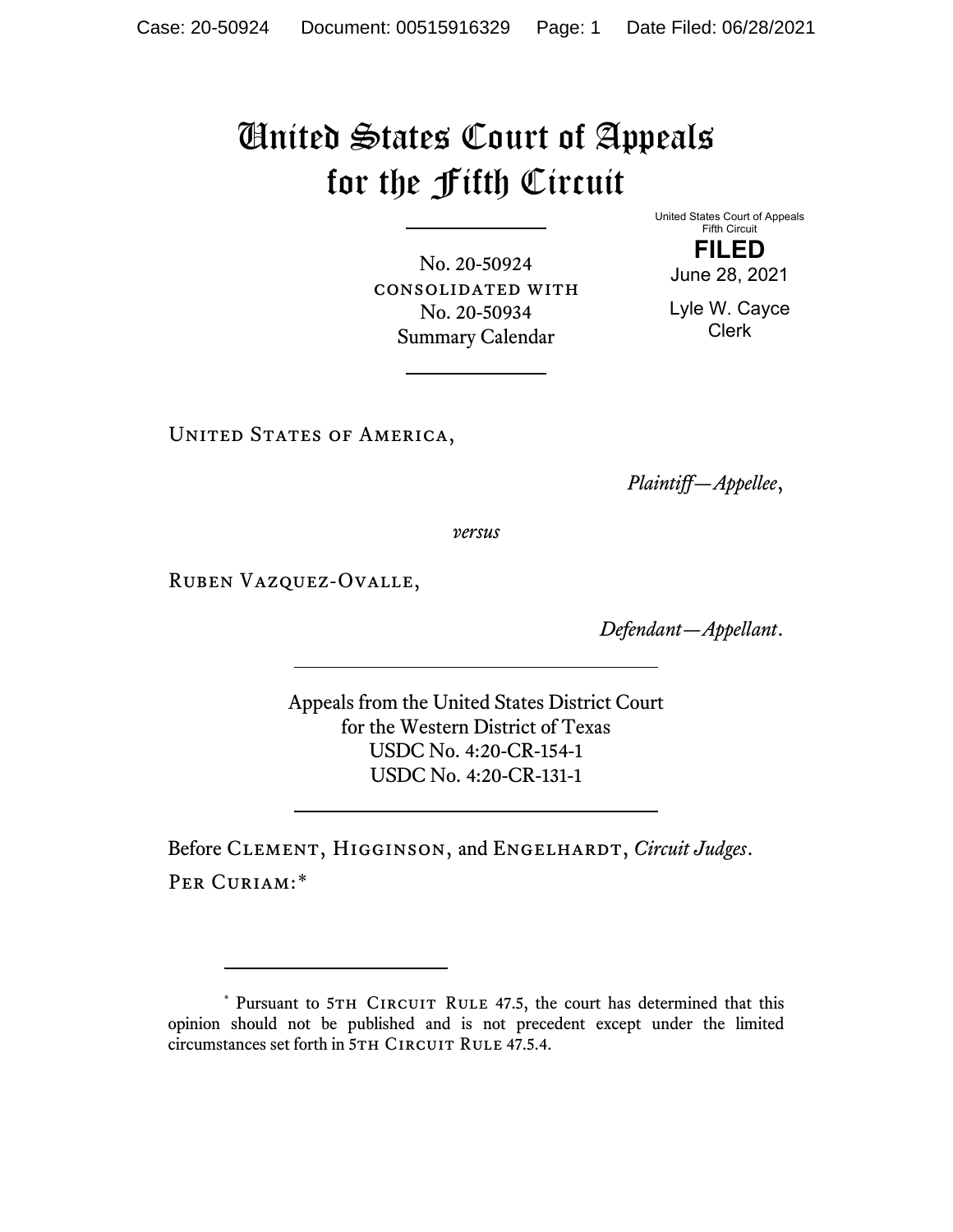## No. 20-50924 c/w No. 20-50934

Ruben Vazquez-Ovalle appeals his conviction for illegal reentry into the United States.<sup>[1](#page-1-0)</sup> He challenges the district court's denial of his motion to dismiss the indictment, arguing that his original removal order was void because the immigration court lacked jurisdiction due to the failure of the notice to appear to specify a date and time for his removal hearing. He concedes that the issue is foreclosed by *United States v. Pedroza-Rocha*, 933 F.3d 490, 498 (5th Cir. 2019), *cert. denied*, 140 S. Ct. 2769 (2020), but he wishes to preserve it for further review. The Government has filed an unopposed motion for summary affirmance, agreeing that the issue is foreclosed by *Pedroza-Rocha* and *Pierre-Paul v. Barr*, 930 F.3d 684, 689–93 (5th Cir. 2019), *cert. denied*, 140 S. Ct. 2718 (2020). Alternatively, the Government requests an extension of time to file its brief.

In *Pedroza-Rocha*, we concluded that the notice to appear was not rendered deficient because it did not specify a date and time for the removal hearing, that any such alleged deficiency had not deprived the immigration court of jurisdiction, and that Pedroza-Rocha could not collaterally attack his notice to appear without first exhausting his administrative remedies. 933 F.3d at 496–98. Vazquez-Ovalle's arguments are, as he concedes, foreclosed by *Pedroza-Rocha*. *See id.* Because the Government's position "is clearly right as a matter of law so that there can be no substantial question as to the outcome of the case," *Groendyke Transp., Inc. v. Davis*, 406 F.2d 1158, 1162 (5th Cir. 1969), the Government's motion for summary affirmance is GRANTED, the Government's alternative motion for an extension of time

<span id="page-1-0"></span><sup>1</sup> Vazquez-Ovalle also filed an appeal from the concomitant revocation of his supervised release. Although the appeals were consolidated, he has abandoned any challenge to his revocation or revocation sentence by failing to brief it on appeal. *See United States v. Still*, 102 F.3d 118, 122 n.7 (5th Cir. 1996).